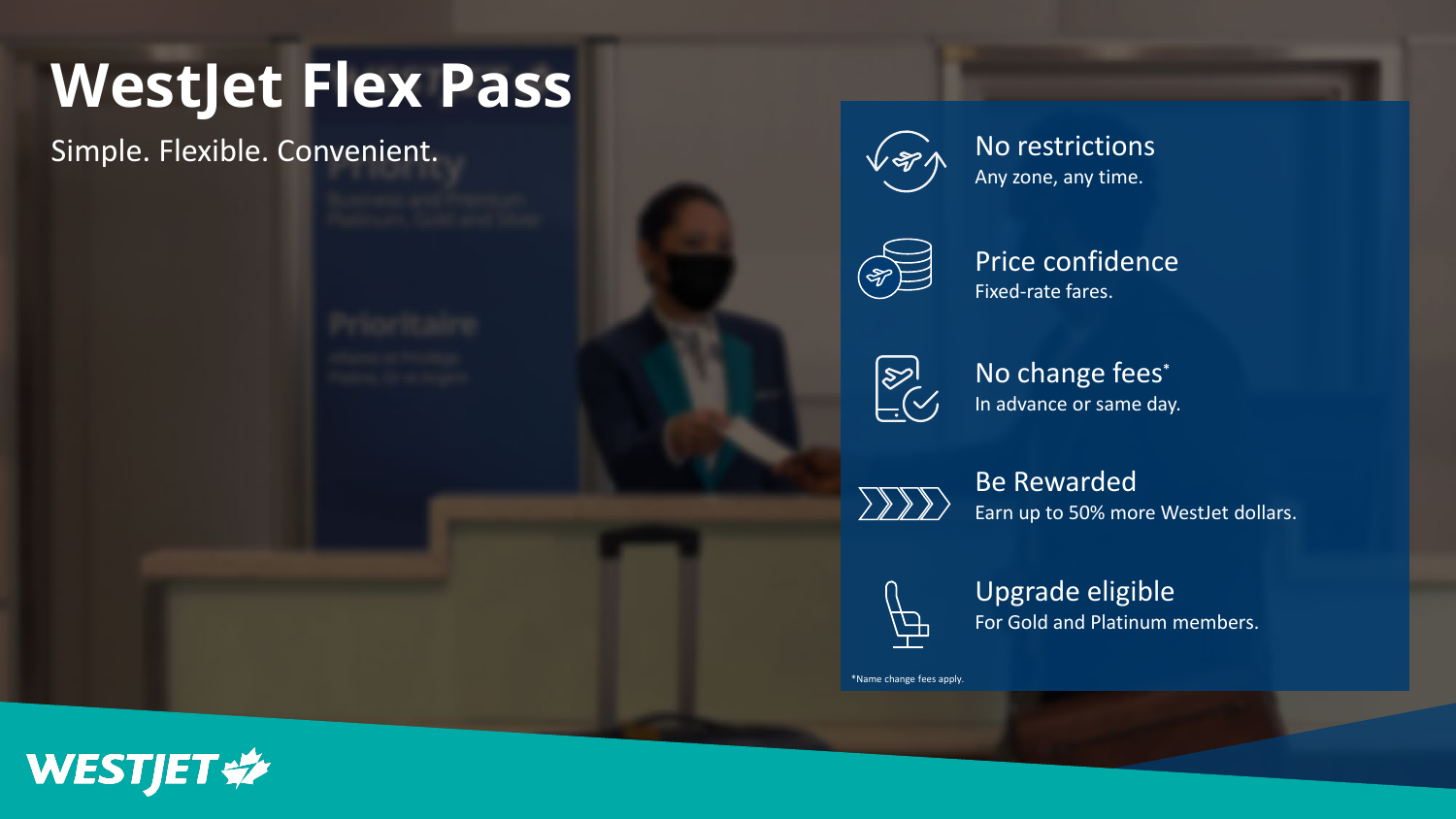## **WestJet Flex Pass**

Simple. Flexible. Convenient.



\*From British Columbia, Alberta, and Saskatchewan